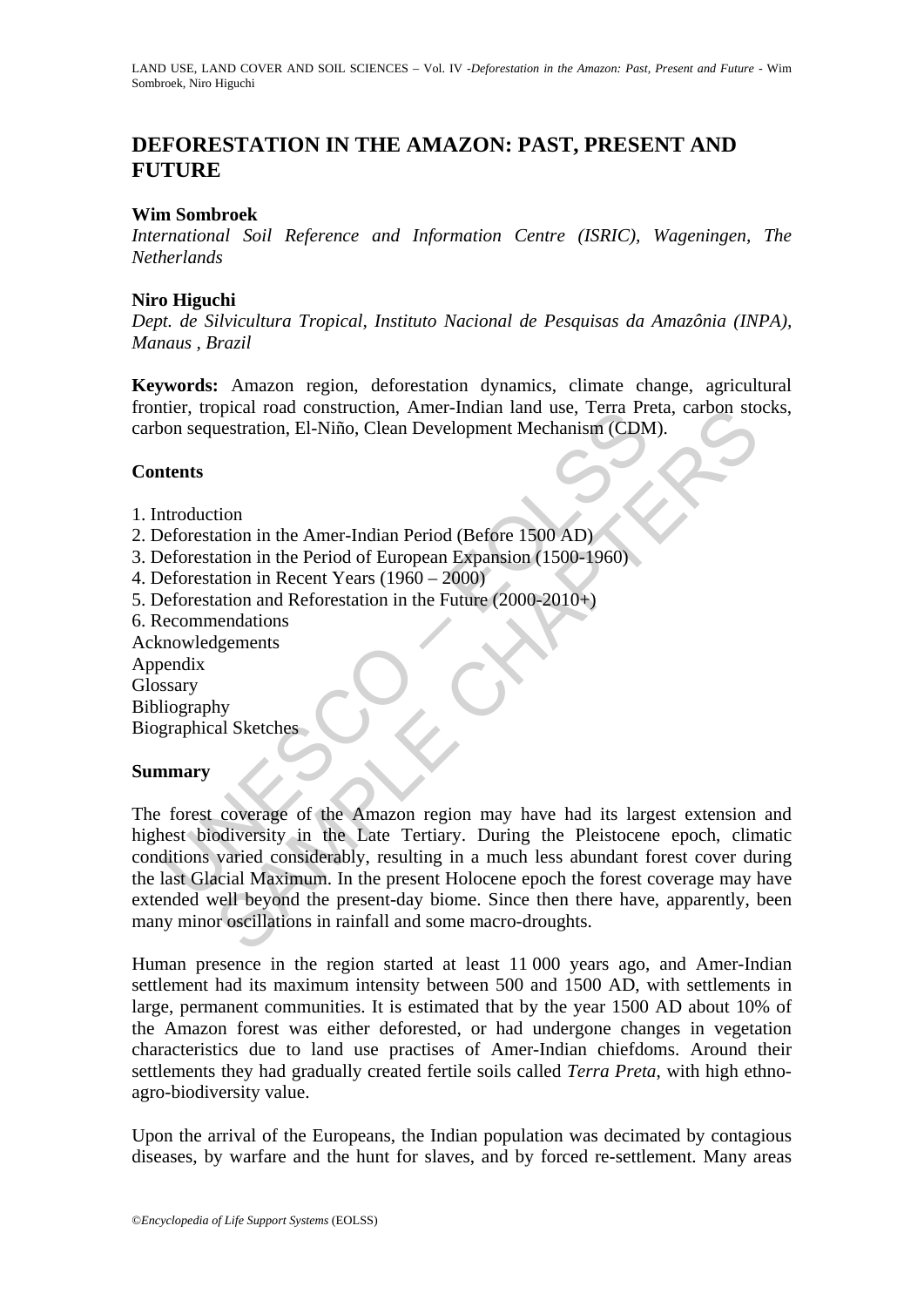then reverted to some form of forest, even during the time of the famous rubber boom, around 1900 AD.

In the Brazilian part of the Amazon region the situation changed drastically around 1960, with the construction of highways and access roads for small-holder settlement, mining, ranching, soybean growing and indiscriminate logging of valuable timber species. Especially in the southern and south-eastern edges of the region the deforestation rate was very high. By the year 2000 in total 14.6% of the original forest coverage of the Brazilian part had been burned down completely, while forest-floor fires in logging areas may have caused substantial hidden environmental damage in addition. National and international programmes to reverse this trend have thus far had little success.

Some recommendations are formulated on the future use of the lands and forests of the Amazon region, in view of the implementation of the Kyoto Protocol of the Framework Convention on Climate Change.

# **1. Introduction**

incommendations are formulated on the future use of the lands<br>azon region, in view of the implementation of the Kyoto Protocol<br>vention on Climate Change.<br>**Amazon** forest region comprises roughly 6 000 000 km<sup>2</sup>—<br>pope—and i mmendations are formulated on the future use of the lands and forests of<br>gion, in view of the implementation of the Kyoto Protocol of the Frame<br>of the Change.<br>**Com** on Climate Change.<br>**Com**<br>con forest region comprises rou The Amazon forest region comprises roughly  $6000000 \text{ km}^2$ —larger than all of Europe―and is spread over nine countries but with about 70% in Brazil. The region provides 18% of the world's fresh water input to the oceans and has a regulatory function for the present-day South-American climate system. It contains about 430 Gt. carbons in its vegetation and soils, which is 6% of the world's terrestrial carbon storage; it houses about one-third of the global plant and animal bio-diversity, has a multitude of terrestrial and aquatic ecosystems, and great ethnic diversity.

Contrary to popular opinion, the Amazon forest has not been a uniform and stable ecosystem over many millions of years. Most researchers of tropical paleo-climates agree that in the Pliocene the Amazon forest-covered area may have had its largest extension and highest bio-diversity. During the Pleistocene, which started some 2.5 million years ago, climatic conditions varied considerably, with lower temperatures during the northern hemisphere's ice ages, and alternations of dryer and wetter conditions in parts of the region every 20 000 years or so.

During the early part of the Last Glacial Maximum, starting about 50 000 years ago, there was first a wet period of 25 000 years, followed by a dry one with 40% lower rainfall between 21 000 and 13 000 years ago, one-third lower atmospheric  $CO<sub>2</sub>$ concentrations, and temperatures  $4-5$  °C lower than today (Van der Hammen and Hooghiemstra, 2000). The Pleistocene temporal dynamics of the spatial extent of the forest cover is exemplified by the frequent occurrence of fossil stream channels, deep mouths of tributaries (*rias)*, river terraces, convex slopes, gravel beds and stone lines in an elevated position, white-sand savannahs with fossil dunes, etc. There is also some, but disputed palynological evidence of the predominance of grassy vegetation types on the northern and southern fringe areas of the present-day forested region. The occurrence of discrete centres of high bio-diversity and endemism would also point to refuge areas of the humid forest, surrounded by seasonal forest or savannah vegetation.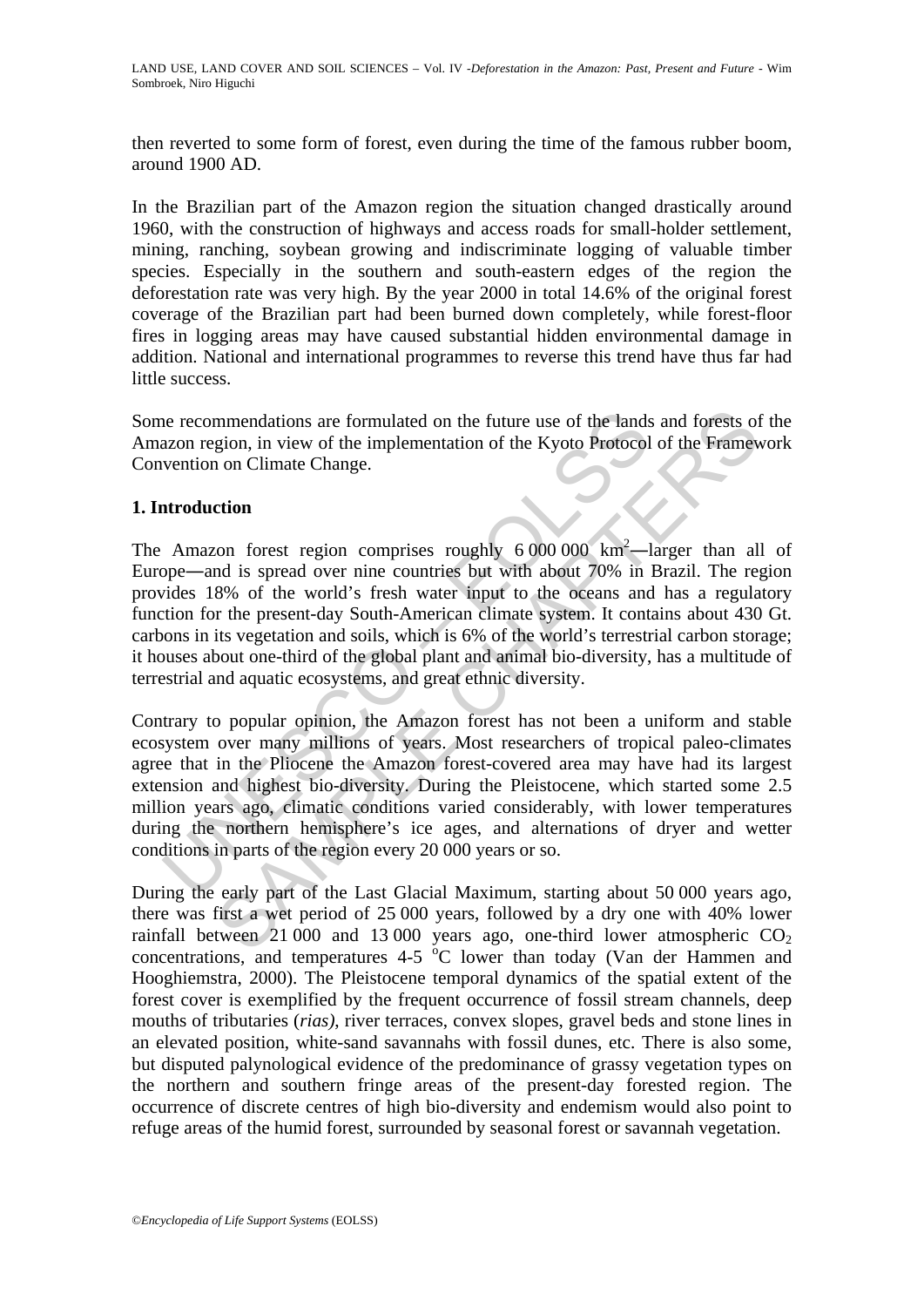The Holocene warmer period started about 11 000 years BP with a definite wet period from 11 000 to 5000 BP, when tropical forest coverage may have extended well beyond the present-day biome. During the last 5000 years there have been minor oscillations in the rainfall conditions, in the form of El-Niño dry years every 5-7 years, macrodroughts every 70 years or so, and "mega" El-Niños every 300-500 years. They must have had strong plant-physiological and vegetation-flammability effects in the fringe areas of the forest region.

bordly drained, and from very shallow to extremely deep. Esp<br>shoone plateaux and the intermittently poorly drained Late Pleist<br>entral Amazonia, with their sandy topsoils abruptly overlying an<br>on-humus or *plinthite* (pre-l drained, and from very shallow to extremely deep. Especially the ark<br>drained, and from very shallow to extremely deep. Especially the ark<br>plateaux and the intermittently poorly drained Late Pleistocene terrace la<br>hranzoni There are many natural differences in the types of vegetative cover within the geographic forest region, due to differences in the strength and duration of the dry season in the eastern and southern parts of the region, altitudinal effects in the western fringe―the *Selva Alta*―and strong differences in soil conditions in all parts. The latter vary from sand to heavy clay, from nutrient-rich to very acid, from well to imperfectly or poorly drained, and from very shallow to extremely deep. Especially the arkosic sandstone plateaux and the intermittently poorly drained Late Pleistocene terrace lands of central Amazonia, with their sandy topsoils abruptly overlying an impenetrable layer of iron-humus or *plinthite* (pre-laterite) material, have given rise to intra-forest savannah vegetation types of different physiognomy and species composition (*campo, campina, campinarana, caatinga amazônica* in the Brazilian literature*).* They total at least 8% of the region, and are sometimes mistaken as the result of human-induced deforestation.

Human-induced deforestation was very prominent during the last 40 years of the twentieth century, and continues unabatedly. It is only recently that major international concern has arisen on this deforestation. This is because of the importance of the oldgrowth forest as a stock (and sink) of greenhouse gases influencing the global climatic system, and the value of its bio-diversity.

However, there have been several earlier phases of human effects on the forest vegetation, connected with cycles of population pressure and economic demand for one or more products of the forest or its deforested land. Until recent years, deforestation was considered a valorisation of the land concerned. The historical dynamics and nonlinearity of the human influence on the Amazonian environment, and the degree of resilience of the forest system, is discussed in the following sections.

# **2. Deforestation in the Amer-Indian Period (Before 1500 AD)**

The first irrefutable presence of man in the region is from archaeological evidence in the Lower Amazon uplands (Caverna-da-Pedra-Pintada at Monte Alegre, 11 000 BP; Taperinha near Santarém, 8000 BP), southern Pará (Caverna-de-Gavião near Carajas, 8000 BP) and the Middle Caquetá river area in Colombia (Peña-Roja site near Araracuara, 9000 BP). Rudimentary agricultural practises may have started around 4000 BP (Araracuara), and intensive horticultural types of land use started about 2000 BP, as based on fossil seed analysis of archaeological settlement sites in the Araracuara, Manaus, Santarém, and Monte Alegre areas, and anthropogenic mounds on the island of Marajó in the mouth of the Amazon river (see Figure 1).

Settlement reached its maximum intensity in the period 500-1500 AD. It is nowadays accepted by most anthropologists and archaeologists that, immediately before the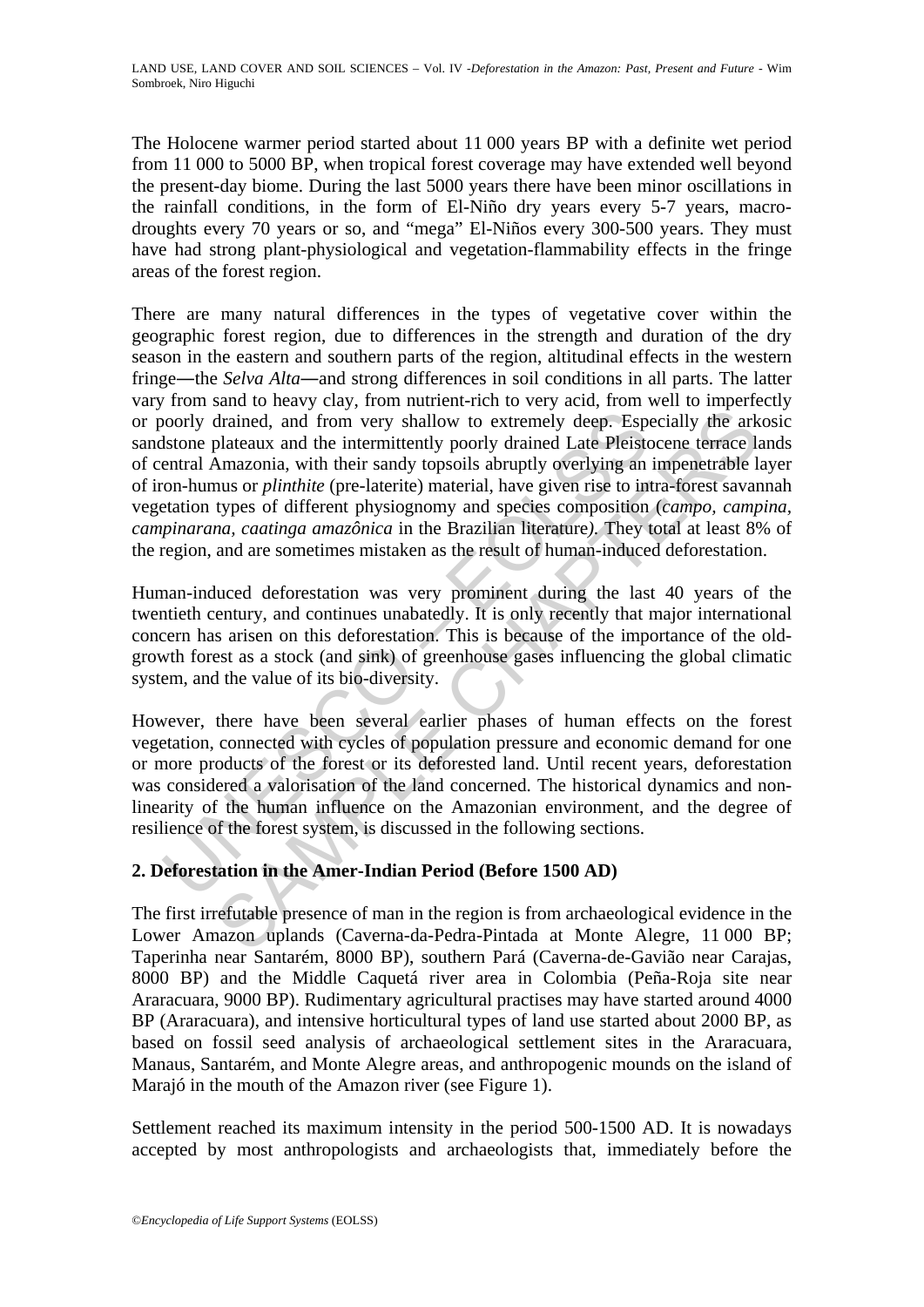Colombian conquest of Latin America, between five and ten million Amer-Indians were living in the lowland region of the Amazon (Cleary, 2001). At the time, they were not roaming in small nomadic bands through the vastness of the forests, but were settled in large, permanent communities, often on high bluffs overlooking the major rivers and their floodable lowlands (Orellana expedition). They also settled on the higher terrains of upper river catchments where ample defence works were constructed, as in the upper Xingu area. The Llanos-de-Mojos plains of Bolivia at the south-western fringe of the forest region contain fossil drainage canals, raised beds, and flood-control dikes that give evidence of early agricultural production systems and organised fish cultivation.



Figure 1. Situation map of the Amazon region, with main landforms, and location of Landsat image cut-outs.

The recent accidental discovery of large, perfectly circular or rectangular Indian defence works, in the form of ramparts and moats, under the forests of eastern Acre, now transformed into large cattle ranches, is another indication of substantial pre-Conquest Amer-indian occupation and deforestation.

Large-scale agricultural land use as a means of livelihood for the Indian tribes in the central area is less visible from the air. However, ongoing geographic inventories and associated laboratory research on the occurrence of anthropologically enriched black or dark-brown earths―called *Terra Preta (-de-Indio)* soils in Brazil when containing ceramics, or *Terra Mulata* when without artefacts―point to the sustained presence of large Indian communities with specialised production of ceramics and garden-like land use around the settlements. *Terra Preta* sites count in the thousands, maybe one per 100  $km<sup>2</sup>$  in many areas, varying in size from 5 to 400 ha or more. This implies that large tracts of land will have been deforested at around 1500 AD, inter-connected through permanent forest tracks and river transport for inter-tribal commerce of implements,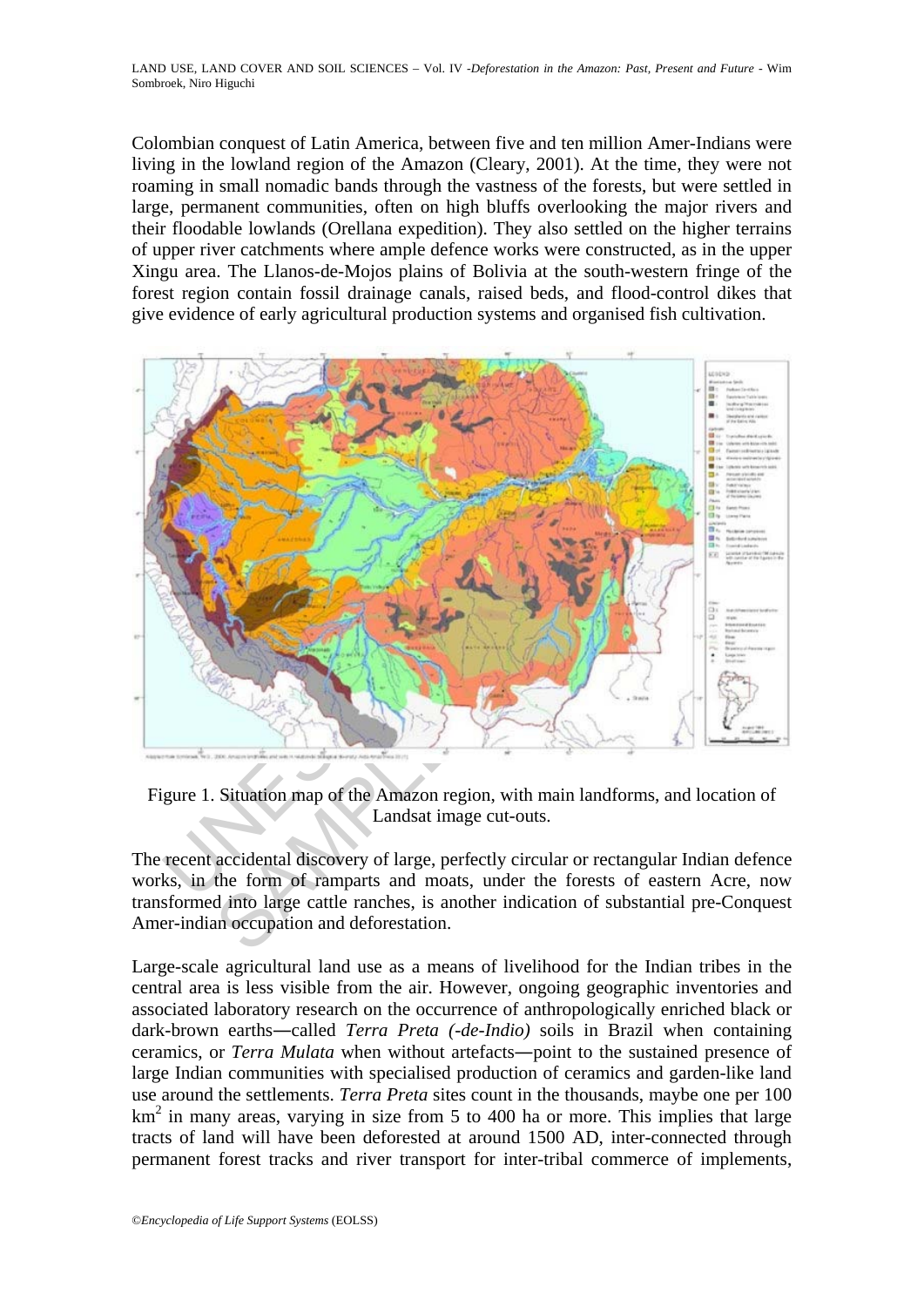such as stone hand axes as essential means of forest clearing.

In the dryer areas with unfavourable soil conditions, the lasting effects of this early Indian deforestation can be seen in aberrant forest regeneration in the form of tall bamboo forest in central Acre and adjoining parts of Amazonas and Peru (Figure 3), low bamboo (*Guadua* sp)-dominated vegetation in the Açailandia area of north western Maranhão (*tabocal)* and in the interior of Suriname (*pini-pini*); liana forest (*cipoal)* on the plateau stretches west of the lower Xingu (Figure 2) and fire-resistant *babaçu*  (*Orbignia* sp) palm forest concentrations in the middle Xingu area.



Figure 2. Liana forest, an aberrant Amazon vegetation type, as the likely lasting effect of former Amer-Indian land use.

On the lower right, this Landsat-TM cut-out shows light green areas that are concentrations of dense liana forest (*cipoal)* on the Plio-Pleistocene plateau parts (*planalto Amazônico)* in the region of Rio-Curuá-do-Sul, between the lower rivers Tapajós and Xingu. These light green areas have a sharp boundary with the surrounding dark green primary forest, and field observations by William Balée (MPEG, Belém) have confirmed the presence of patches of anthropogenic *Terra-Preta-de-Indio* soils in these *cipoal* areas. It is therefore assumed that in pre-Columbian times such areas were densely settled. The compact heavy-clay soils (*Xanthic Ferralsols*) on these plateaux, and the strong dry season in the area, will have prevented regular forest re-growth after the  $16<sup>th</sup>$  century decimation of the Indian population.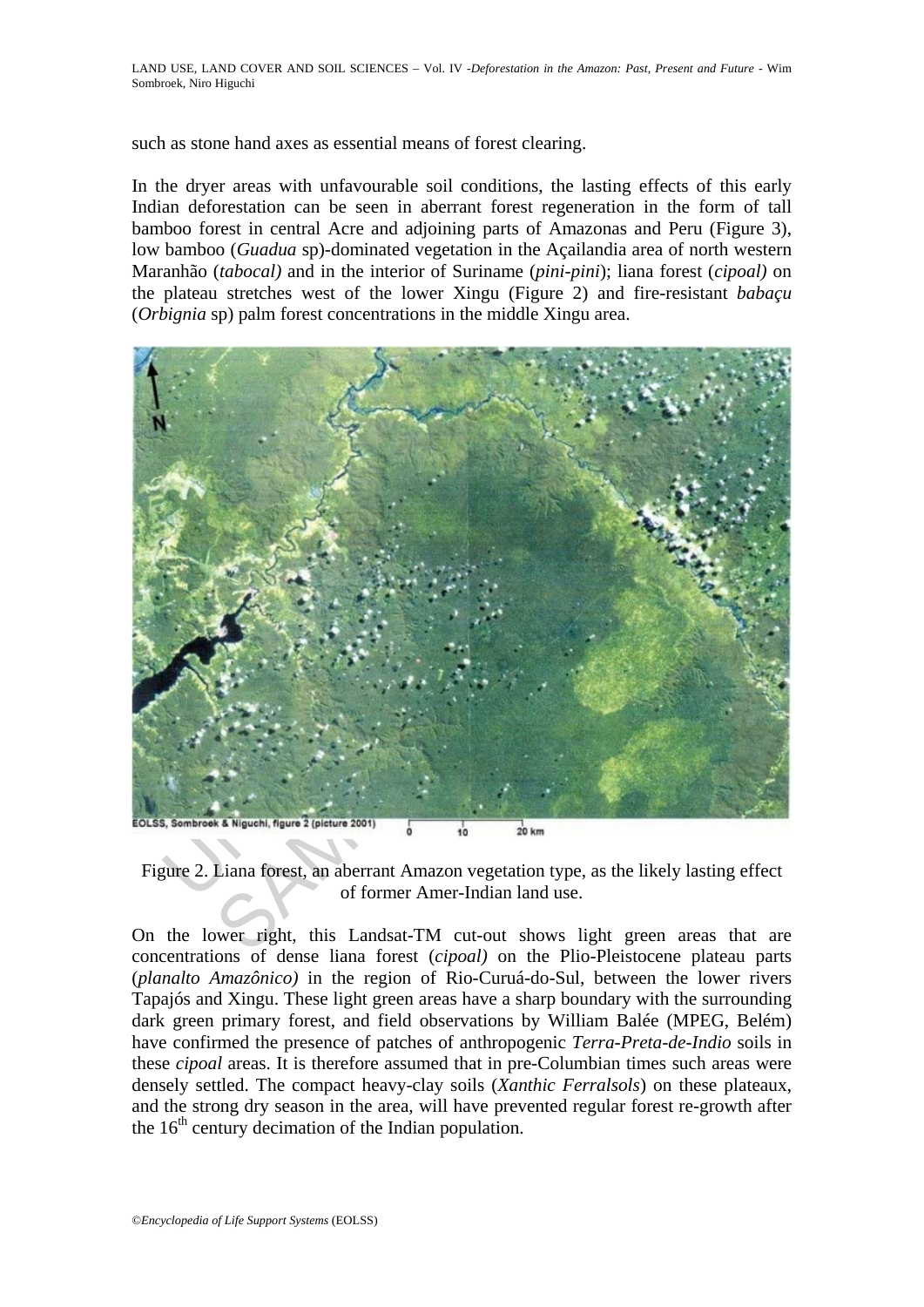On the left is the dam and artificial lake of Curua–una, providing hydro-power to the town of Santarém.

[Landsat –TM # 227/062, August 1995]



Figure 3. Concentrations of bamboo forest (*bambuzais, Guadua superba)* in the transition zone of Acre and Amazonas States.

These areas, showing up as light green, may be the lasting result of early Amer-Indian occupation. Periodic large-scale burning after flowering of the bamboo and preferential re-growth of its rootstocks will have caused the sharp boundaries with the dark green multi-species primary forest. The dissected upland in this area has predominantly fertile, but unstable and shallow soils with swell-shrink features *(Vertic Cambisols)* which may be detrimental to the re-growth of tree species. The precise origin and dynamics of these *bambuzais* are being studied by Bruce Nelson and co-workers of INPA, Manaus.

At the right side of the picture many tiny white dots within the primary forest can be recognised. They are the home gardens of still active rubber gatherers (*seringeiros*), in the centre of their individual collecting areas *(colocações).* [Landsat-TM # 003/066, July 1992]

In some parts, such as the present-day open savannah area of Tenharim near the southern dip of the Trans-Amazônica highway, which is surmised to be the source area of the Tupi group of Indian languages, there was apparently an over-intensive use of the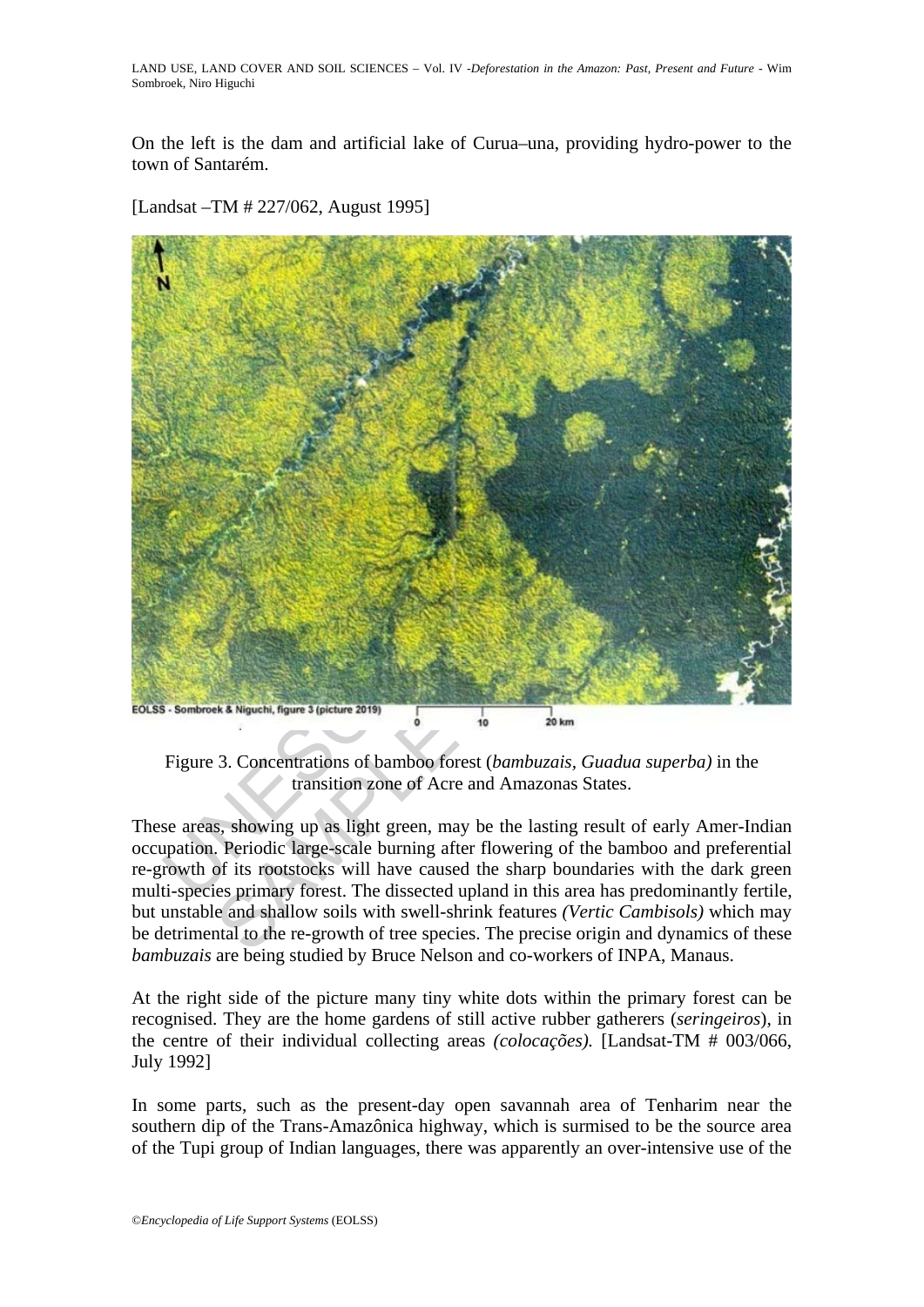LAND USE, LAND COVER AND SOIL SCIENCES – Vol. IV -*Deforestation in the Amazon: Past, Present and Future* - Wim Sombroek, Niro Higuchi

land, resulting in widespread water and wind erosion during some past time. In the more humid areas, on the other hand, certain useful tree and shrub species such as the Brazilnut tree, appear to have higher densities in the forest fringes of concentrations of *Terra Preta* sites, as is the case in the area of the lower Aripuaná-Manicoré tributaries of the Madeira river (Figure 5).

All these features―the frequent occurrence of *Terra Preta* and *Terra Mulata* soils, the discovery of earthen defence structures, the presence of raised beds for crop production and dams for aquaculture, and the occurrence of large areas of aberrant vegetation types with sharp boundaries to the old-growth forest—have recently led to the hypothesis that at least 10% of the Amazon forest biome was either completely deforested, or had undergone major changes in canopy structure, species composition and soil conditions, by the time of the arrival of the Europeans.



# TO ACCESS ALL THE **25 PAGES** OF THIS CHAPTER, Visit: http://www.eolss.net/Eolss-sampleAllChapter.aspx

#### **Bibliography**

- - -

Chambers, J.Q., Higuchi, N., Tribuzi, E.S. and Trumbore, S.E. (2001). *Carbon sink for a century: Intact rainforests have a long-term storage capacity*. Nature. 410: 429 [This paper discusses the potential length of the  $CO<sub>2</sub>$  sequestration in old-growth Amazon forests]

Cleary, D. (2001). *Towards an environmental history of the Amazon: From pre-history to the nineteenth century*. Latin American Research Review 36 (2). 65-96. [This substantial text provides new insights on the influence of early Indian civilisations on the landscape and the forest ecological conditions in the region].

TO ACCESS ALL THE 25 PAGES OF THIS CHA<br>
Visit: http://www.colss.net/Eolss-sampleAllChapte<br>
iography<br>
iography<br>
iography<br>
inders, J.Q., Higuchi, N., Tribuzi, E.S. and Trumbore, S.E. (2001). *Carbon sin*<br> *iorests have a lon* CO ACCESS ALL THE 25 PAGES OF THIS CH[APTE](https://www.eolss.net/ebooklib/sc_cart.aspx?File=E1-05-05-01)R,<br>
Visit: http://www.colss.net/Eolss-sampleAllChapter.aspx<br>
P. Wisit: http://www.colss.net/Eolss-sampleAllChapter.aspx<br>
P. Q., Higuchi, N., Tribuzi, E.S. and Trumbore, S.E. (2001) Fearnside, P.M. (1993). *Deforestation in Brazilian Amazonia: The effects of population and tenure.*  Ambio 22 (8): 537-45. [One of many articles of this author with long-time and first-hand experience in the region on problems of deforestation and land use change. See also his article in EOLSS chapter 1.5.8 on "Combating Deforestation in Brazil"]

Gash, J.H.C., Nobre, C.A., Roberts, J.M. and Victoria, R L. (1996). *Amazon deforestation and climate.* John Wiley & Sons, New York. pp 611. [A series of articles about the results of the first set of soil, vegetation and atmospheric data field data of the ABRACOS project and their use to calibrate land surface sub-models of the General Circulation Models, which are used in climate change predictions]

Hall, A., ed. (2000). *Amazonia at the crossroads: The challenge of sustainable development.* Institute for Latin American Studies, London. 257p. [This book examines past patterns of destructive resource extraction in Amazonia and critically analyses a series of new initiatives that would offer more sustainable options]

IPCC (2000). *Land use, land use change and forestry: A special report*. Edited by Bob Watson et al., Cambridge University Press. 377p. [This special report of the Intergovernmental Panel on Climate Change compiles and analyses all worldwide available data on land cover and land condition changes and their influence on global climate change, with recommendations on policy changes in relation to the Kyoto Protocol of the Framework Convention on Climate Change]

Nepstad D.C. *et al* (11 co-authors) (1999). *Large-scale impoverishment of Amazonian forest by logging*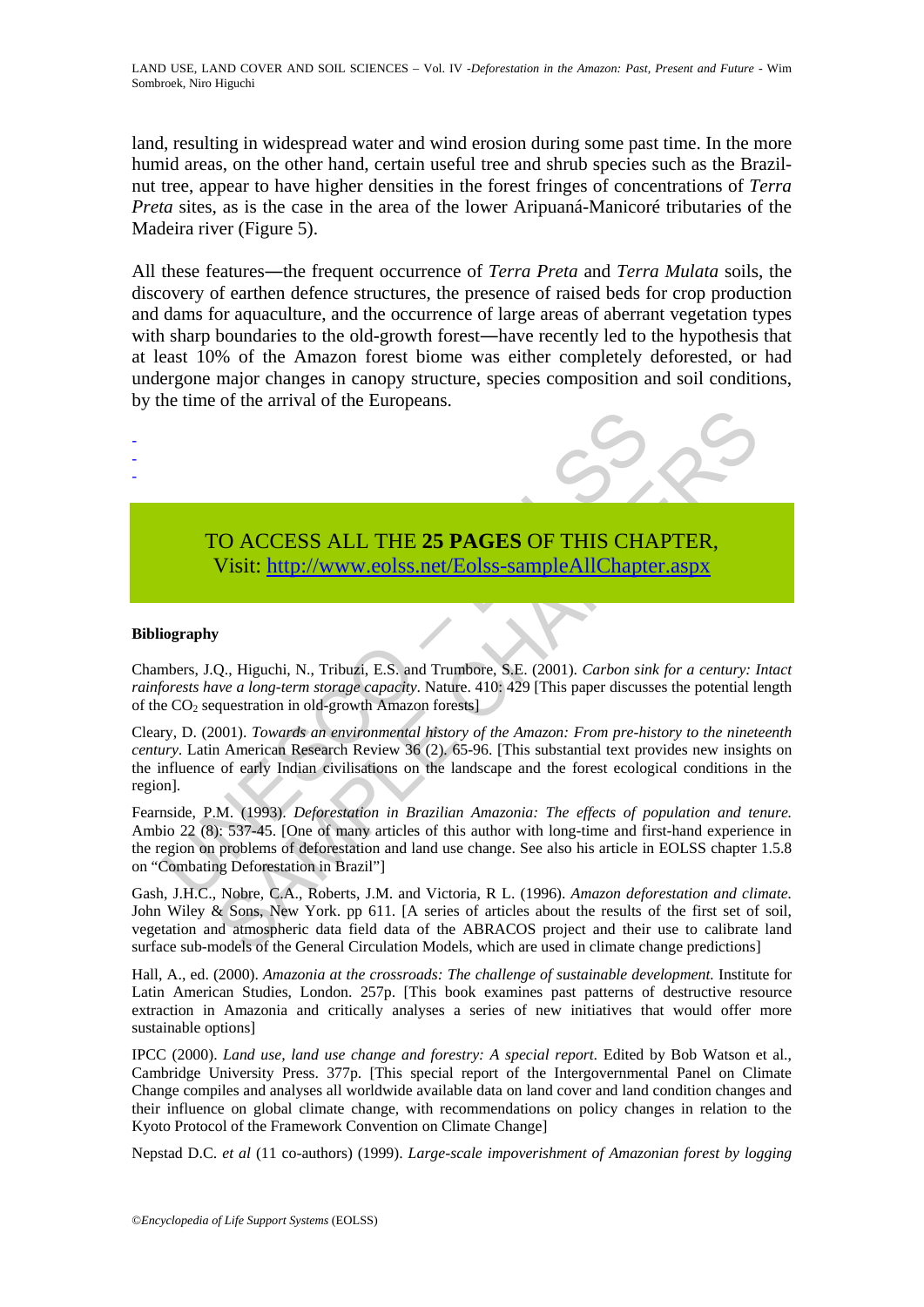*and fire.* Nature, 398: 505-508. [This describes the increased flammability of many of the Amazon forests after logging when current practises are continued]

Nobre, C. (2001). *The Amazon Basin and land use change: A future in balance?* Proceedings Third International Conference on Land Degradation. Embrapa-CNPS, Rio de Janeiro. [This discusses the early findings on  $CO<sub>2</sub>$  sequestration by the Amazon forest system of the international programme Large-scale Biosphere-Atmosphere experiment on Amazonia (LBA)]

Phillips, O., Mahli, Y. and Higuchi, N. (1998). *Changes in the carbon balance of tropical forests: Evidence from long-term plots*. Science, 282: 439-442. [This article describes the recently started renewed growth of old-growth Amazon forest as a consequence of increased atmospheric CO<sub>2</sub> concentrations]

Richey, J.E., Melack, J.M., Aufdenkampe, A.K., Ballester, V.M. and Hess, L.L. (2002). *Out-gassing from Amazonian rivers and wetlands as a large tropical source of atmospheric CO2*. Nature, 416 (11): 617- 620. [This reports on the out-gassing of  $CO<sub>2</sub>$  from sediment-rich Amazon rivers and their floodplains]

Smith, N.J.H., Serrão, E.A.S., Alvim, P.T. and Falesi, I.T. (1995). *Amazonia: Resilience and dynamism of the land and its people.* UNU Studies on Critical Environmental Regions 3. UN University Press, Tokyo, New York and Paris. 253 p. [This book examines the driving forces behind the rapid ecological and socio-economic changes, which result in threats to the forests and their biodiversity, with strategies for their conservation and adapted cropping systems such as agro-forestry and improved pasture management]

Sombroek, W.G. (2001). *Spatial and temporal patterns of Amazon rainfall: Consequences for the planning of agricultural occupation and the protection of primary forests.* Ambio, 30 (7/01): 388-396. [This article, with 4 maps on the rainfall conditions from newly available data of 800 pluviometric stations, examines the effects of the emerging spatial and temporal patterns on the ecology and agricultural settlement trends]

and an its people. UNU Studies on Critical Environmental Regions 3. UN Unit<br>
York and Paris. 253 p. [This book examines the driving forces behind the<br>
+economic changes, which result in threats to the forests and their bi its people. UNU Studies on Critical Environmental Regions 3. UN University Press, To<br>and Paris. 253 p. IThis book examines the driving forces behind the rapid ecological<br>nic changes, which result in threats to the forests Sombroek, W.G., Kern, D. Rodrigues, T., Cravo, M da S., Cunha., T.J., Woods, W. and Glaser, B. (2002). *Terra Preta and Terra Mulata: Pre-Columbian kitchen middens and agricultural fields, their*  sustainability and their replication. Transactions 17<sup>th</sup> World Congress Soil Science, August 2002, Bangkok, Thailand, Symposium 18 (Dudal, ed). Pp 1935-1 to 1935-9 on CD-Rom. <www.17wcss.ku.ac.th>. [This article gives an overview of the present-day knowledge about the anthropogenic black earths of the Amazon region, and the aims and requirements of an interdisciplinary research and development programme for modern replication of these fertile soils].

VanderHammen, Th. and Hooghiemstra, H. (2000). *Neogene and Quaternary history of vegetation, climate and plant diversity in Amazonia*. Quaternary Science Reviews 19, 725-742. [An article on the likely climate changes of the past, on the basis of pollen analysis from the Andean Cordillera and some of lowland Amazonia].

Walker, R. (ed) (1996). *Land use dynamics in the Brazilian Amazon*. Special issue, Ecological Economics, 18, pp 80. [Contains valuable articles of Serrão, Smith, Scatena, Moran, Beaumont, and Walker on land use changes in the Brazilian part of the region, with special attention to their environmental economic aspects].

#### **Biographical Sketches**

**Wim Sombroek** holds a Ph.D. in agricultural and environmental sciences from Wageningen University. From 1959 to 1969 he participated in tropical soil survey, and land evaluation projects in Latin America, including Brazilian Amazonia, and in Africa. Thereupon, he became director of the International Soil Reference and Information Centre in Wageningen until 1991, when he joined FAO, Rome, as director of its Land and Water Division and focal point on Climate Change matters. He returned to the Amazon region in 1996, as a team member/consultant in a Manaus-based project on natural resources policies, within the Pilot Program for the Protection of the Brazilian Tropical Forests of the G7 countries and Brazil (PP-G7). At present he is a part-time visiting scientist at the Museu Paraense Emílio Goeldi in Belém, under a fellowship of the Brazilian National Science Foundation CNPq.

**Niro Higuchi** holds a Ph.D. in Forestry from Michican State University. Since January1980 he has worked in the department of tropical forestry of the National Institute for Research in the Amazon (INPA), located in Manaus, Brazil. His major research interest is management on sustainable yield basis